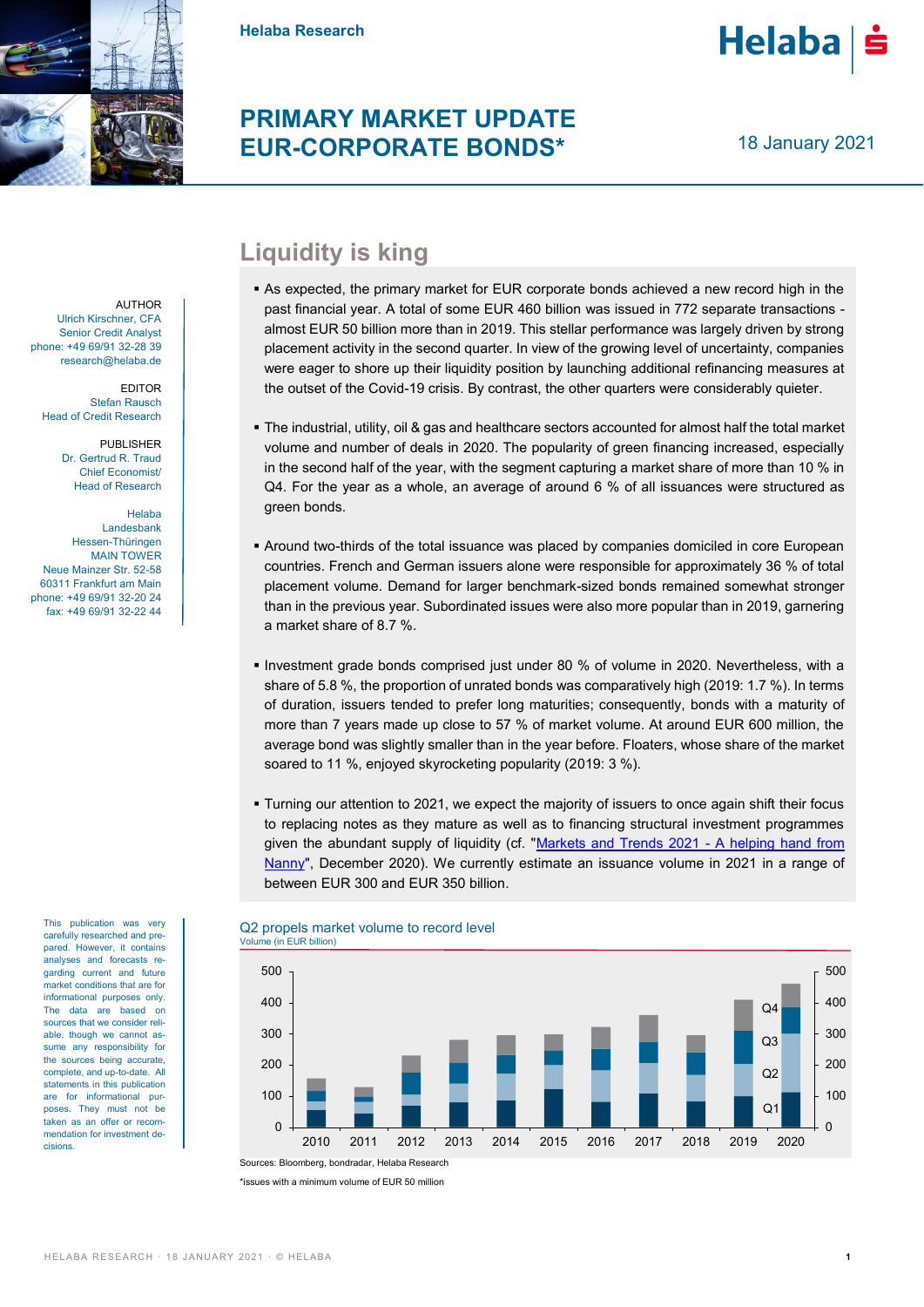## Number of transactions hits all-time high Momentum eases off in H2 Issuance activity by year (number of issues) Issuance activity by month (volume in EUR billion)



Sources: Bloomberg, bondradar, Helaba Research Sources: Bloomberg, bondradar, Helaba Research

# Strong weekly volumes in months of March to June Share of green bonds in Q4 near historic peak



# Four sectors issue half of total market volume Industrials issue the highest number of bonds<br>
Issuance activity by sector in 2020 (distribution by hyperseter in 2020 (distribution by number of issues)



## Core Europe issues account for two-thirds of volume French companies remain leading issuer group Issuance activity by region in 2020 (distribution by volume) Issuance activity by country of origin in 2020 (distribution by volume)





Issuance activity by week of the month (volume in EUR million) Corporate green bond placements in EUR billions or market share in %



Issuance activity by sector in 2020 (distribution by number of issues)